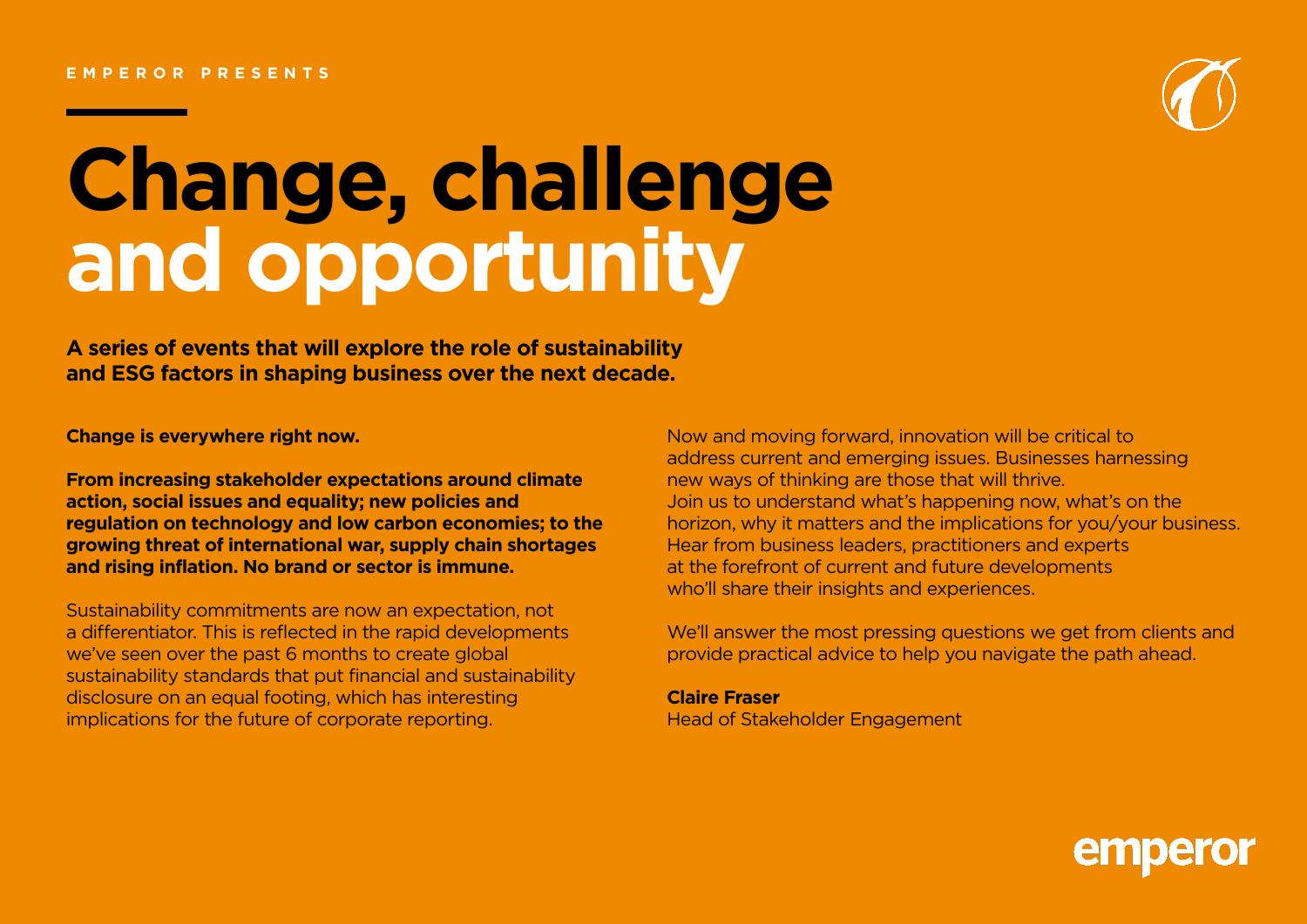# **Leveraging sustainability as a value driver: creating a competitive edge for your business**

The immense opportunity transformation represents to build resilience and future-proof your business.

## KEY TOPICS:

- ESG integration why, what and how ESG factors will frame your future strategy.
- IP and R&D how sustainability practice can drive competitive advantage to meet current and future market needs.
- When sustainability choices appear to conflict with business and commercial choices.
- Shared value what does stakeholder capitalism really mean?
- The increasing interest in BCorp as a mechanism for change.
- Competition for human capital: a) who will invest in you, b) who will buy from you, c) who will work for you.

# **Corporate and sustainability disclosure 2022 and beyond: a catalyst for change**

The evolution and future outlook for corporate and sustainability reporting.

## *[Joint event with ICAS](https://www.icas.com/)*

## KEY TOPICS:

- Speed of change key developments, tightening disclosure standards, convergence of financial and ESG information, ISSB.
- The changing world of the CFO.
- From shareholders to stakeholders – is the landscape moving?
- The link between impact and enterprise value – how the finance of business is changing, what investors and funds are trying to understand, increasing capital flows to ESG accredited assets.
- What are your worries understanding opportunities and risks, getting ahead of the curve.
- Writing your disclosure in 2023 opportunities and risks, CAPEX, integrated across the business.

# **Words > Action: embedding sustainability in your culture to amplify and accelerate progress**

The critical role of individual empowerment, partnerships and collaboration in addressing global sustainability challenges.

#### KEY TOPICS:

- The message is the medium targeting stakeholder audiences.
- What are you hearing establishing twoway dialogue to correct the strategy.
- Driving internal change from the board room to the coffee room.
- External conversations who wants what?
- Don't call me woke: understanding generational change - key employee conversations to win the talent war.
- One unified narrative unlocking finance, customers, and talent.

## **[Register here](https://teams.microsoft.com/registration/KEVYK3pz90SE7aXmd8eHkw,f9ru2dGM9ECL-oNyugZm9g,hQO_vxidlk2SDUFDoWbdKw,S4Fc-clHlE2mI2noCMSlgg,UcEWVqbtuEyqn6rMUK-kBg,6Idzp0rDMEy2J-ANhwsstQ?mode=read&tenantId=2b584528-737a-44f7-84ed-a5e677c78793).**

**[Register here.](https://teams.microsoft.com/registration/KEVYK3pz90SE7aXmd8eHkw,f9ru2dGM9ECL-oNyugZm9g,hQO_vxidlk2SDUFDoWbdKw,KKfWNprN80KF9Kf8GzfytA,taprMzWKwUGaxVtPxJPwTA,3Q6lE5WMzUCEhKTMQ4v12g?mode=read&tenantId=2b584528-737a-44f7-84ed-a5e677c78793) [Register here.](https://teams.microsoft.com/registration/KEVYK3pz90SE7aXmd8eHkw,f9ru2dGM9ECL-oNyugZm9g,hQO_vxidlk2SDUFDoWbdKw,i0hPX98zD0qwIhagdLO2cg,mHVj58iFyEqhI_xwH0y5-Q,Uu--MLAaMUyWIwp-tD62gA?mode=read&tenantId=2b584528-737a-44f7-84ed-a5e677c78793)**